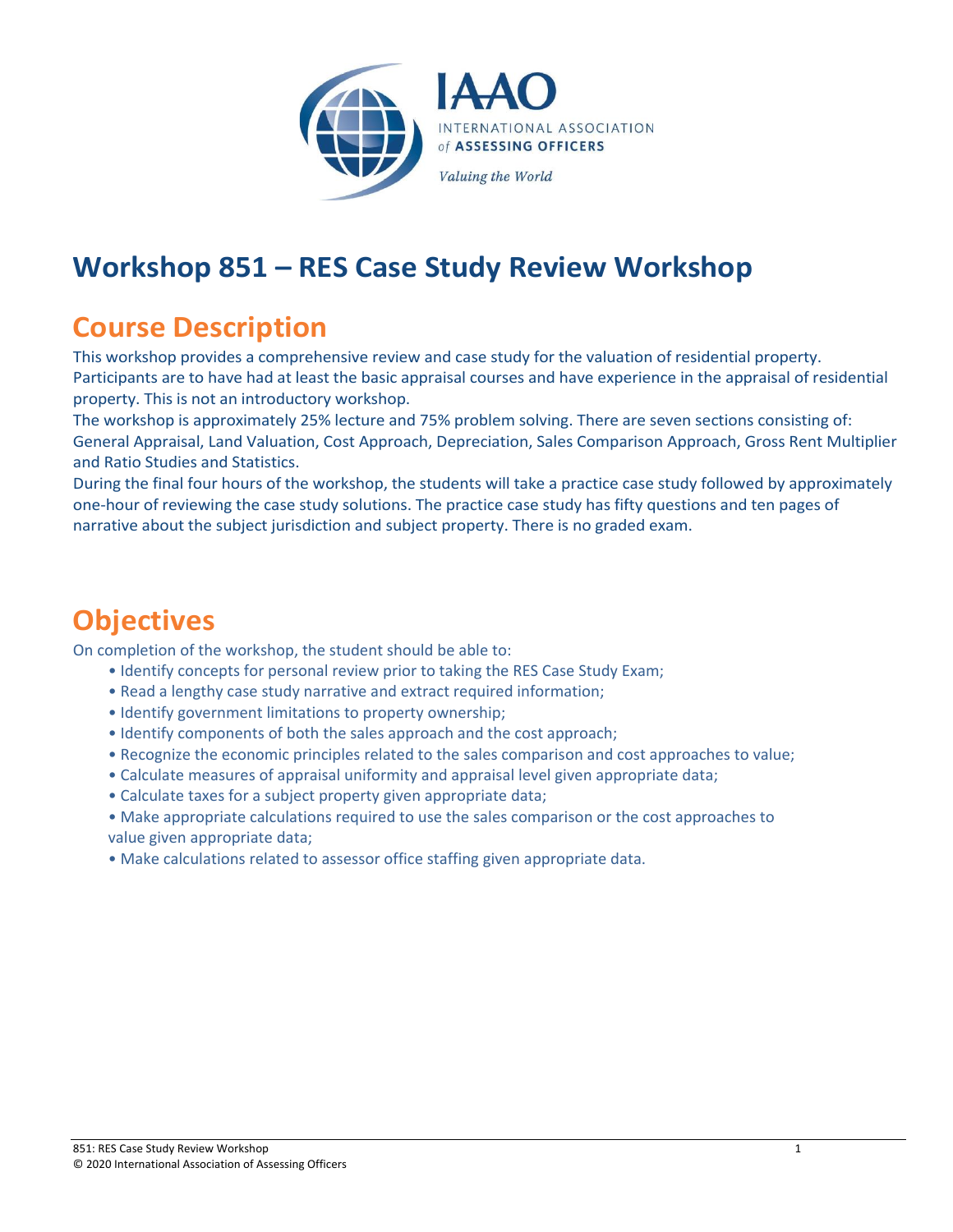## **Timetable**

| <b>Topic</b>                     | <b>Time Requirement</b> | Day Covered |
|----------------------------------|-------------------------|-------------|
| <b>Chapter 1</b>                 |                         |             |
| What is an Appraisal             | 5 Minutes               | Day One     |
| <b>Appraisal Theory Concepts</b> | 5 Minutes               | Day One     |
| <b>USPAP</b>                     | 5 Minutes               | Day One     |
| Highest and Best Use             | 25 Minutes              | Day One     |
| <b>Budgeting</b>                 | 5 Minutes               | Day One     |
| <b>Tax Rates</b>                 | 40 Minutes              | Day One     |
| <b>Staff and Time Estimation</b> | 7 Minutes               | Day One     |
| <b>Chapter 2</b>                 |                         |             |
| <b>Legal Description</b>         | 15 Minutes              | Day One     |
| Stratification                   | 25 Minutes              | Day One     |
| Units of Comparison              | 5 Minutes               | Day One     |
| <b>Land Valuation Methods</b>    | 245 Minutes             | Day One     |
| <b>Chapter 3</b>                 |                         |             |
| Steps in the Cost Approach       | 3 Minutes               | Day One     |
| The Cost Approach Formula        | 5 Minutes               | Day One     |
| Types of Costs                   | 10 Minutes              | Day One     |
| Concepts of Cost                 | 10 Minutes              | Day One     |
| <b>Cost Modifiers</b>            | 20 Minutes              | Day One     |
| Four Methods of Estimating Costs | 20 Minutes              | Day One     |
| <b>Chapter 4</b>                 |                         |             |
| Forms of Depreciation            | 5 Minutes               | Day Two     |
| <b>Physical Deterioration</b>    | 45 Minutes              | Day Two     |
| <b>Functional Obsolescence</b>   | 10 Minutes              | Day Two     |
| <b>External Obsolescence</b>     | 15 Minutes              | Day Two     |